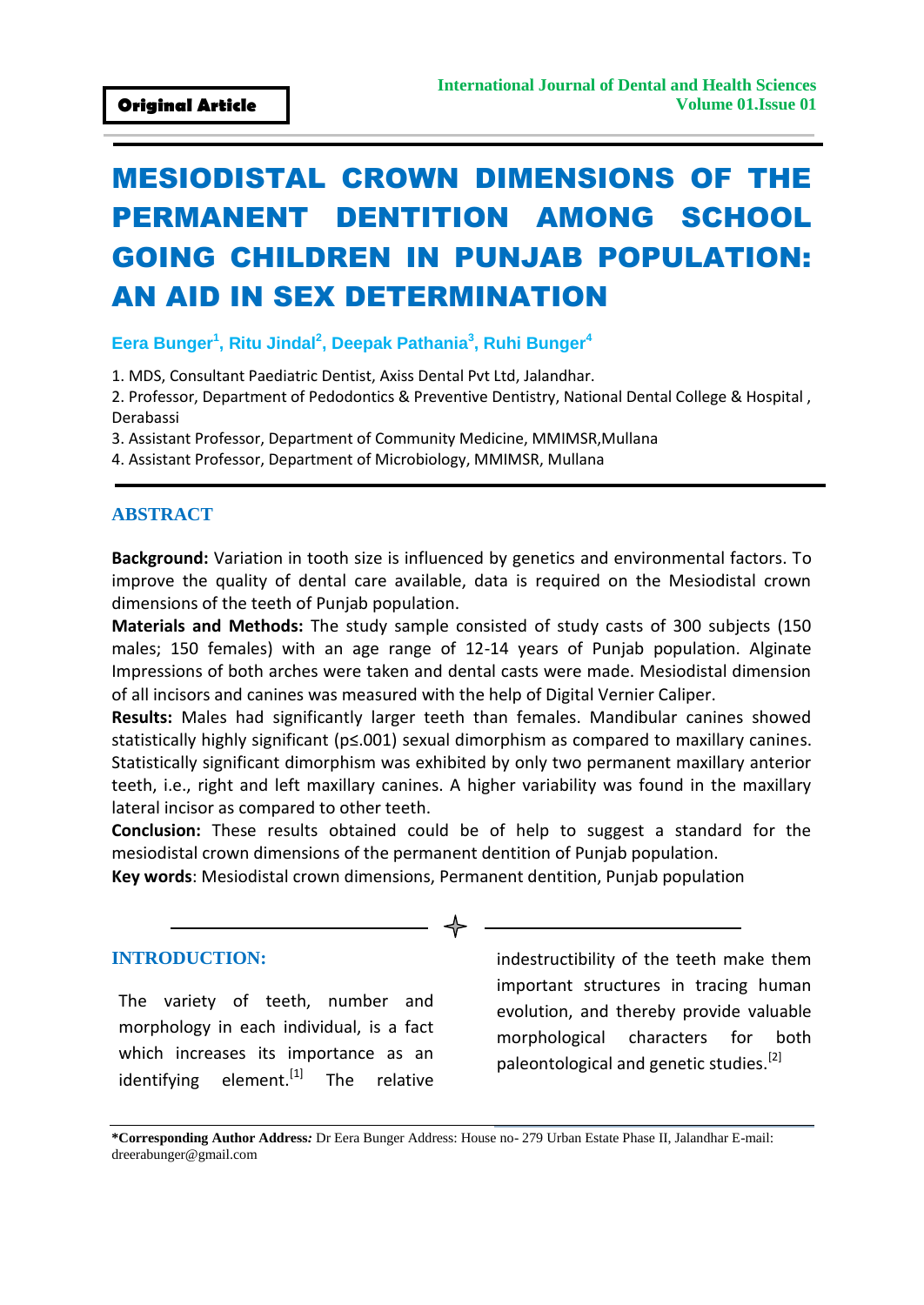One of the most critical factors in dental arch development and the relation of the arches to one another is mesiodistal diameter of the tooth. $^{[3]}$  Thus, the space necessary to allow the proper alignment of all teeth within the dental arch is the sum of all mesiodistal widths of the teeth to fit within that arch. $^{[4]}$  The mesio-distal widths of teeth were first formally investigated by G.V. Black in 1902.

Teeth being the central component of the masticatory apparatus of the skull are good sources of material for civil and medico legal identification.<sup>[5]</sup> Sex determination is one of the important parameters in forensic identification.<sup>[6]</sup> Sexual dimorphism refers to the systemic difference in the form (either in shape or size) between individuals of different sexes in the same species.<sup>[6]</sup> Sex determination using dental features is primarily based upon the comparison of tooth dimensions in males and females.

Richardson et  $al^{[7]}$  found teeth of males to be larger than those of females for each type of tooth in both the arches. Sanin and Savara<sup>[8]</sup> reported differences in crown size patterns even among good occlusion cases. Howe et  $al^{[8]}$  in their study found combined mesiodistal width for males to be more as compared to females.

In the anthropological fields, studies have been conducted directly or indirectly. Study models provide a three dimensional view of the maxillary and mandibular dental arches. According to

Santoro et al $^{[9]}$ . Plaster study models are a standard component of orthodontic records.

Since very scant research had been done on Punjab population, hence as an embankment into this field, a study was planned and conducted to establish a normative data of the permanent Incisors and Canine of children in Punjab.

## **MATERIAL AND METHODS:**

Eleven hundred children were examined from a contemporary population of Punjab which included children studying in the different schools of Punjab and those seen in the out-patient block of Department of Pedodontics and Preventive Dentistry, National Dental College and Hospital, Derabassi, Punjab. All the subjects were diagnosed as having Class I occlusion, with no history of orthodontic treatment. The sample consisted of good quality study casts of both maxillary and mandibular of 300 subjects (150 males and 150 females) with an age range of 12-14 years of Punjabi ethnic population. Written consents were obtained from the parents of all students who underwent examination and/or impression taking.

**Inclusion criteria**:Fully erupted dentition up to first permanent molar with no interproximal caries, restorations, attrition, and dental anomaly.

No previous or ongoing orthodontic treatment.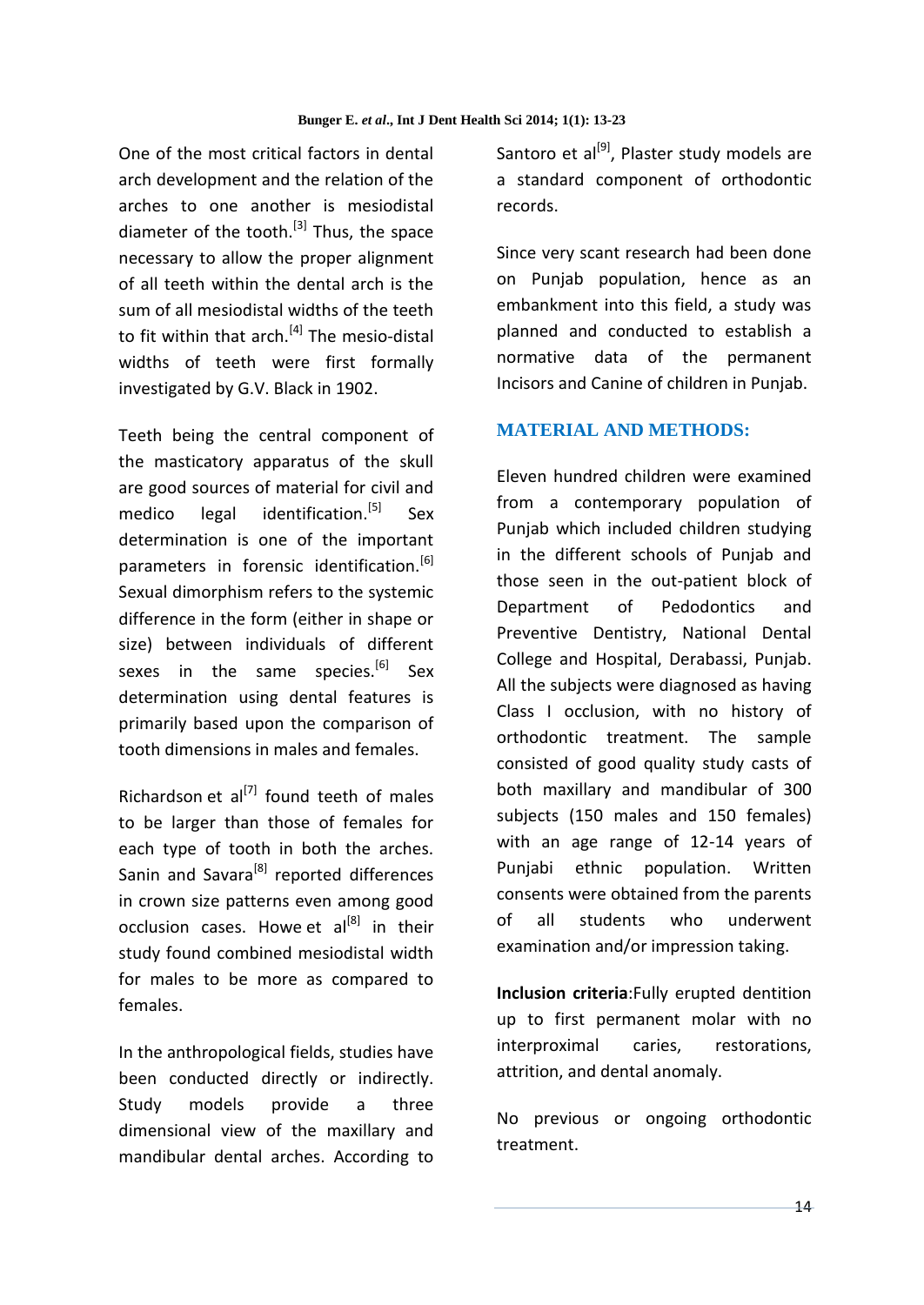**Exclusion criteria:**Clinically evident interproximal dental caries.

An alteration in the number or shape of the teeth that might affect the diameter of the dental arch.

Any oral habit that might influence the dental arch.

Experience of orthodontic treatment prior to the start of examination.

Impressions of both maxillary and mandibular arches were made using standard protocols and according to manufacturers' recommendations using irreversible hydrocolloid; Alginate (Tropicalgin chromatic alginate material; Zhermack). After the complete setting of the alginate, tray was removed from the mouth and poured immediately in Green Dental Stone (Kalstone Dental Stone Class III; Kalabhai, Mumbai). The green dental stone was allowed to set for at least 60 min after which it was gently separated from the impressions. After trimming the models, bases were made with Plaster of Paris (Kaldent Dental plaster class II; Kalabhai, Mumbai) with teeth in occlusion. The study models thus prepared were finished and polished.

**Measurements:**The maximum mesiodistal dimension of all permanent maxillary and Mandibular Incisors and Canine on the study models between the mesial and distal contact points on its approximal surfaces was measured with the help of a Digital Vernier Caliper with an accuracy of 0.01 mm (Precise, Germany), which was held parallel to the occlusal plane perpendicular to the tooth's long axis.

All measurements were carried out by a single examiner to eliminate intraobserver error. For assessment of intraexaminer error; the data collection procedure was repeated by randomly selecting the study models of 40 subjects. The measurements were made by the same examiner at an interval of 1 week. Dahlberg's method $^{[10]}$  for calculation of error was applied and a range of 0.051-0.183 mm was obtained and considered clinically acceptable.

**Statistical Analysis:** The data were subsequently processed and analyzed using SPSS statistical software program. Independent *t*-test and Paired t-test were employed to evaluate the results. All tests had 0.05 level of statistical significance. This study was approved by an institutional review board.

#### **RESULTS:**

Data were collected from 300 study casts of children ages from 12 years to 14 years. One hundred and fifty subjects were males (50%) and one hundred and fifty were females (150%). Table 1 and 2 shows mean mesiodistal crown dimensions, standard deviation and standard error for incisors and canine in males, females; on both sides in Maxillary and Mandibular permanent dentition. Statistical analysis of these results was found to be varying significantly. Comparison of Mesiodistal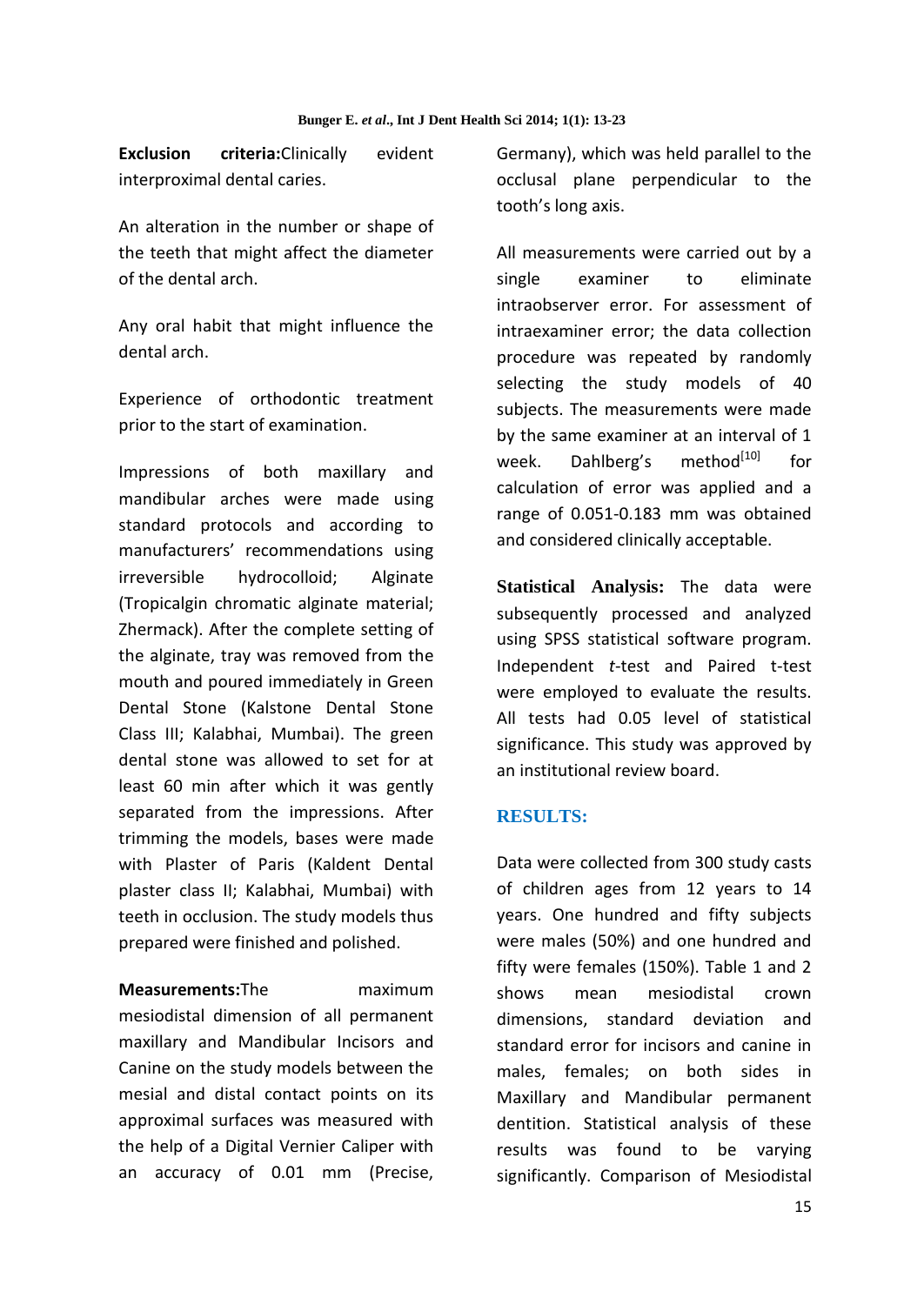Crown Dimensions of Permanent Right and Left Maxillary Incisors and Canine in males and females is elaborated in Table 3 and 4. Table 5 and 6 depicts the comparison of Mesiodistal Crown Dimensions of Permanent Right and Left Mandibular Incisors and Canines for both sexes.

## **DISSCUSION:**

One of the basic fundamentals with which the orthodontist has to deal in constructing the denture is tooth size, specifically the mesiodistal width of the teeth.<sup>[11]</sup> It is essential for the clinician to know the size of individual tooth and groups of teeth, to make an adequate diagnosis and treatment plan.<sup>[8]</sup> The Orthodontic examination may be incomplete without a careful analysis of the patterns of mesiodistal crown size relationships.

Dunn and Dobzhansky<sup>[8]</sup> have indicated that although all human beings belong to a single species, humans inhabiting different parts of the world are exposed to different environments and are not alike. Various authors like Richardson & Malhotra, Moyers et al, Moorrees et al, Santoro et al, Bishara et al, Singh & Goyal have presented literature for tooth dimensions of different populations; some variations in tooth sizes between gender and among different racial and ethnic groups.<sup>[12]</sup>

With these considerations, a study was planned to analyze the Mesiodistal Crown Dimensions of the permanent dentition among school going children in Punjab. An age range between 12- 14years was chosen as these children would have minimal dental attrition and the teeth to be measured in this study would have erupted into the oral cavity in both dental arches. Doris et al $^{[13]}$ indicated that early permanent dentitions provide the best sample for tooth size measurements because early adulthood dentition has less mutilation and less attrition in most individuals. Consequently the affect of these factors on actual mesiodistal tooth width will be minimum.

In the maxilla, mean mesiodistal crown dimension of central incisor was larger than lateral incisor, which was consistent with findings in an earlier Nigerian study (Adeyemi & Isiekwe,  $2003$ <sup>[14]</sup> and in other populations (Richardson & Malhotra 1975 $^{[7]}$ ; Santoro et al 2000 $^{[3]}$ ; Singh & Goyal 2006<sup>[8]</sup> and Uysal & Sari,  $2005^{[15]}$ ). The permanent right and left maxillary canines were the only teeth which showed dimorphism in our study. (Table 1) The mesiodistal width of maxillary teeth showed a greater degree of variability as compared to mandibular teeth, with the maxillary lateral incisors showing the maximum variability.

In the mandibular arch, the mean mesiodistal crown dimension of the central incisor was smaller than the lateral incisor as reported elsewhere (Richardson & Malhotra 1975<sup>[7]</sup>; Uysal & Sari, 2005).<sup>[15]</sup> (Table 2) However, these results do not agree with the findings of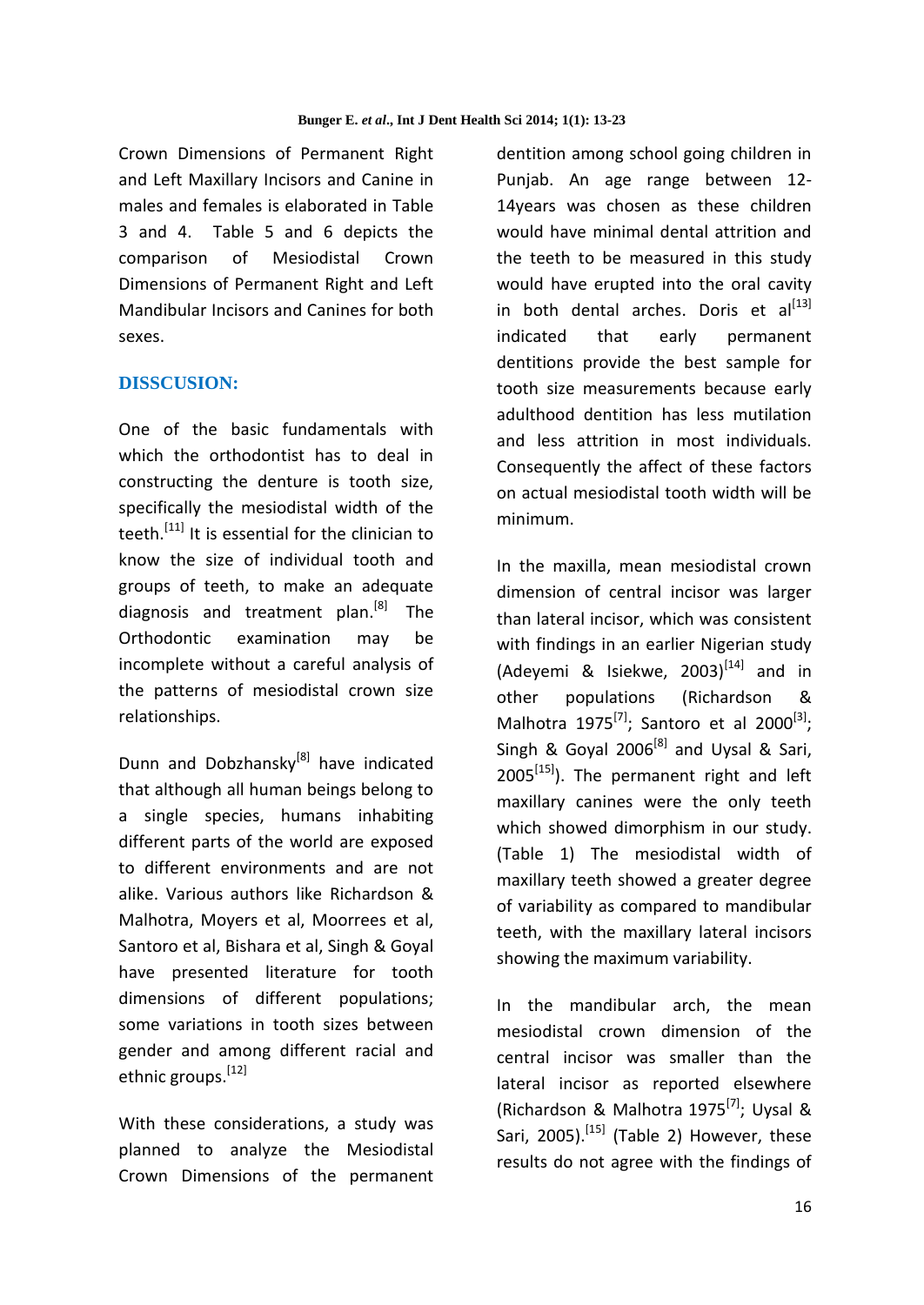Moss whose approach could have been influenced by a small sample size and the fact that they used extracted teeth which were less in number than the complete set of teeth available from each  $indivial<sup>[8]</sup>$ 

In the present study, mean mesiodistal crown dimensions of males were found to be larger than those of females for each type of tooth in the maxillary and mandibular arch. (Table 1, 2) Significant differences were observed between sexes for teeth. This is consistent with Garn et  $al^{[16]}$  who indicated that the teeth of males were larger than those of females. Ling et  $al^{[17]}$  also observed sexual dimorphism in permanent teeth. Authors, such as (Barrett et al 1963 $^{[18]}$ , Richardson & Malhotra 1975<sup>[7]</sup>, Buschang et al 1988<sup>[18]</sup> and Singh & Goyal 2006<sup>[8]</sup>) also showed similar observations.

Various theories have been given in the literature for this sexual dimorphism:

According to Moss, it is because of the greater thickness of enamel in males due to the long period of amelogenesis as compared to females. However, in females the completion of calcification of the crown occurs earlier in both deciduous and permanent dentition as quoted by de Vito.<sup>[5]</sup>

Sex chromosomes are also known to cause different effects on tooth size. The 'Y' chromosome influences the timing and rate of body development, thus producing slower male maturation, and acts additively and to a greater extent than the 'X' chromosome.<sup>[5]</sup>

According to Pratibha et  $al^{[5]}$ , 'Y' chromosome has a direct effect on tooth size, which may be related to a more non-specific effect of hetrerochromatism or cellular activity.

Kalia.  $S^{[19]}$  quoted that according to Townscend, the difference in size has been attributed to differently balanced hormonal production between the sexes consequent to the differentiation of either male or female gonads during the sixth or seventh week of embryogenesis rather than any direct effect of sex chromosome themselves.

According to Lewis et al. there is a low significant correction between sexual dimorphism of teeth and body size and it has been supported by Frayer and Wolpoff.<sup>[5]</sup>

Our results showed that sexual dimorphism was observed for every tooth included in the study between males and females. Besides this, statistically significant dimorphism was exhibited by only two permanent maxillary anterior teeth, i.e., right and left maxillary canines. Our result of maxillary canine dimorphism was in accordance with Khangura et al<sup>[6]</sup> who also reported similar findings in their study. Otuyemi and Noar<sup>[20]</sup> showed dimorphism in maxillary canines bilaterally.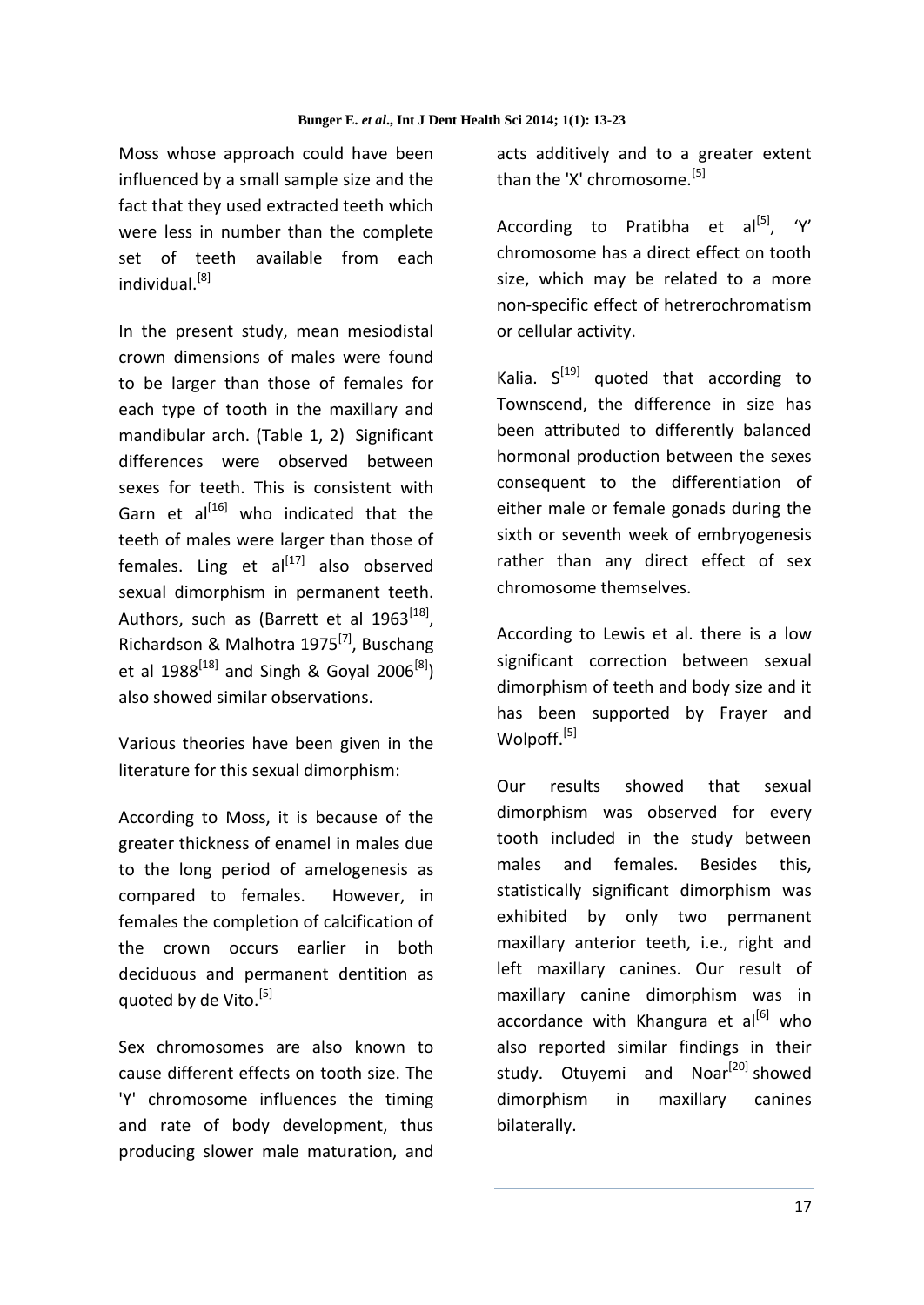According to Garn et  $al^{[16]}$ , teeth have behaved in many ways through the course of evolution, ranging from reduction of the entire dentition to reduction of one group of teeth in relation to another. It has been postulated that in the evolution of primates, canines are functionally not masticatory but are related to threat of aggression. A transfer of this aggressive function occurred from the teeth to the fingers in man. Until this transfer was complete, survival was dependent on canines especially in the males. Thus in present day humans the sexual dimorphism in canines is not mere coincidence but based on functional activity.[21]

Another reason for this dimorphism could be a biologic variation, which is a characteristic of life and is attributed to family, genetics and environmental factors.[21] Variation in food resources exploited by different populations has also been explained as one such environmental cause.[5]

Our results showed statistically highly significant sexual dimorphism for mandibular canine as compared to maxillary canine (Table 3, 4). This corroborates with the findings of Kaushal et al $^{[22]}$  and Garn et al $^{[16]}$  who also reported statistically significant sexual dimorphism for mandibular canine. However, Minzuno reported that maxillary canine showed a higher degree

of sexual dimorphism compared to the mandibular canine in a Japanese population.<sup>[6]</sup> Khangura et al<sup>[6]</sup> quoted various factors for this dimorphism. They suggested variation in food resources exploited by different populations as one such environmental cause. Other authors have suggested that there could be a complex interaction between a variety of genetic and environmental factors that are responsible for dimorphism.

## **CONCLUSION:**

Males had larger teeth as compared to females. Male - Female comparisons indicated the presence of sexual dimorphism between two sexes. Mandibular canines showed statistically highly significant sexual dimorphism as compared to maxillary canines.A higher variability was found in the maxillary lateral incisor as compared to other teeth. This tooth should be examined carefully to exclude any major size and shape discrepancy.

 Our values for mesiodistal crown dimensions for the present population could be used for treatment planning regarding space management, operative dentistry and management of malocclusion for the local population. These conclusions could greatly influence clinical decision-making, and further studies should be undertaken in this field.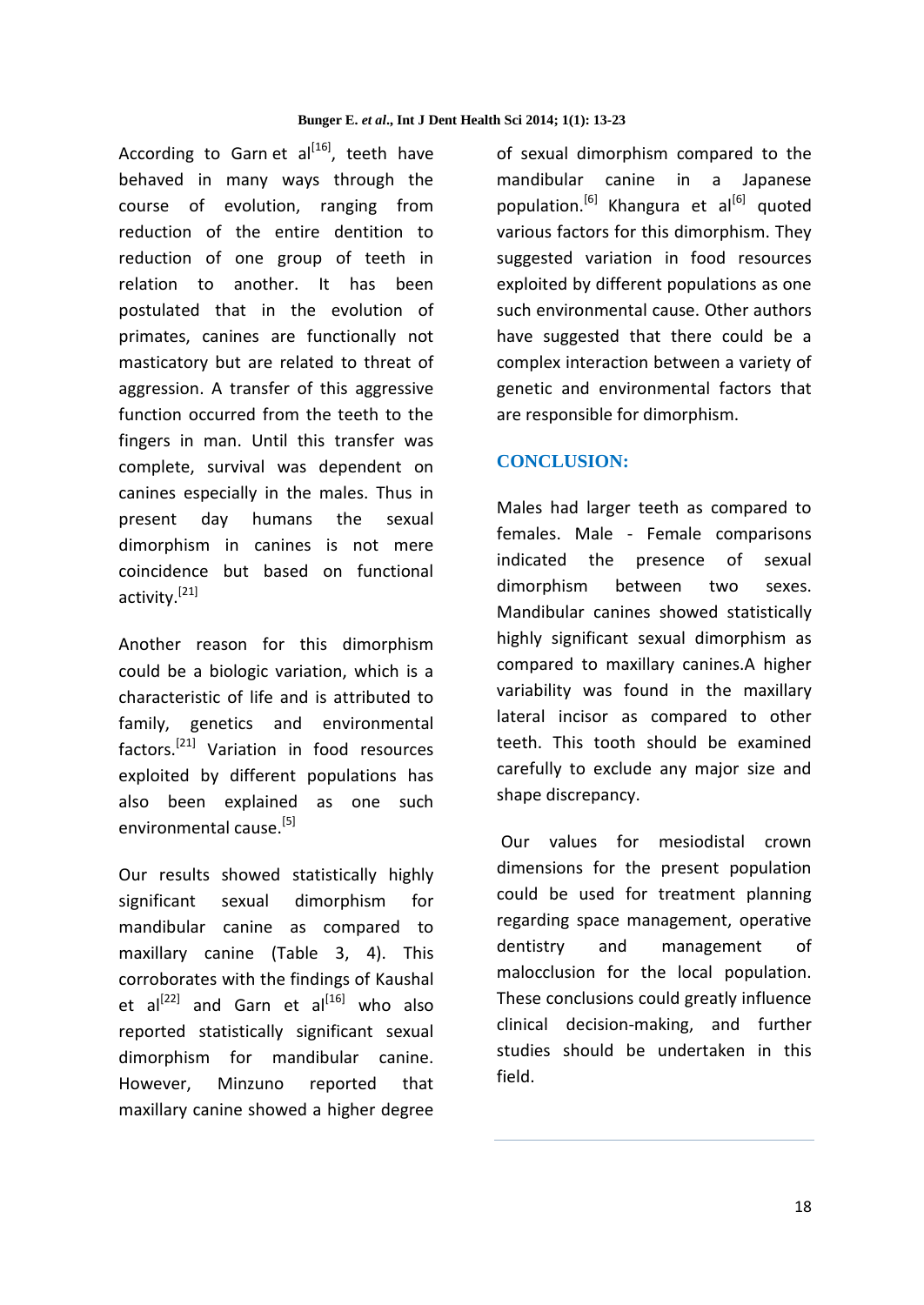## **REFERENCES:**

- 1. Astete JC, San Pedro VJ, Suazo GI. Sexual Dimorphism in the Tooth Dimensions of Spanish and Chilean peoples. Int. J. Odontostomat.2009;3(1):47-50.
- 2. Osborne RH, Horowitz SL, DeGeorge FV. Genetic variation in tooth dimensions: A Twin Study of the Permanent Anterior teeth. Am J Hum Genet. 1958;10(3):350-6.
- 3. [Santoro M,](http://www.ncbi.nlm.nih.gov/pubmed?term=%22Santoro%20M%22%5BAuthor%5D) [Ayoub ME,](http://www.ncbi.nlm.nih.gov/pubmed?term=%22Ayoub%20ME%22%5BAuthor%5D) Pardi VA, Cangialosi TJ. Mesiodistal crown dimensions and tooth size discrepancy of the permanent dentition of Dominican Americans. Angle Orthod 2000;70(4):303-7.
- 4. Koora K, Sriram CH, Muthu MS, Rao RC, Sivakumar N. Morphological characteristics of primary dentition in children of Chennai and Hyderabad. J Indian Soc Pedod Prev Dent 2010;28(2):60-7 .
- 5. [Rani](http://www.jfds.org/searchresult.asp?search=&author=RM+Prathibha+Rani&journal=Y&but_search=Search&entries=10&pg=1&s=0) RMP, [Mahima](http://www.jfds.org/searchresult.asp?search=&author=VG+Mahima&journal=Y&but_search=Search&entries=10&pg=1&s=0) VG, [Patil](http://www.jfds.org/searchresult.asp?search=&author=Karthikeya+Patil&journal=Y&but_search=Search&entries=10&pg=1&s=0) KJ. Bucco-lingual dimension of teeth - An aid in sex determination. Forensic Dent Sci 2009;1:88-92.
- 6. [Khangura RK,](http://www.ncbi.nlm.nih.gov/pubmed?term=Khangura%20RK%5BAuthor%5D&cauthor=true&cauthor_uid=22408326) [Sircar K,](http://www.ncbi.nlm.nih.gov/pubmed?term=Sircar%20K%5BAuthor%5D&cauthor=true&cauthor_uid=22408326) [Singh S,](http://www.ncbi.nlm.nih.gov/pubmed?term=Singh%20S%5BAuthor%5D&cauthor=true&cauthor_uid=22408326) [Rastogi](http://www.ncbi.nlm.nih.gov/pubmed?term=Rastogi%20V%5BAuthor%5D&cauthor=true&cauthor_uid=22408326)  [V.](http://www.ncbi.nlm.nih.gov/pubmed?term=Rastogi%20V%5BAuthor%5D&cauthor=true&cauthor_uid=22408326) Sex determination using mesiodistal dimension of permanent maxillary incisors and canines. [J Forensic Dent](http://www.ncbi.nlm.nih.gov/pubmed/22408326)  [Sci.](http://www.ncbi.nlm.nih.gov/pubmed/22408326) 2011;3(2):81-5.
- 7. [Richardson ER,](http://www.ncbi.nlm.nih.gov/pubmed?term=Richardson%20ER%5BAuthor%5D&cauthor=true&cauthor_uid=1056704) [Malhotra SK.](http://www.ncbi.nlm.nih.gov/pubmed?term=Malhotra%20SK%5BAuthor%5D&cauthor=true&cauthor_uid=1056704) Mesiodistal crown dimension of the permanent dentition of American Negroes. [Am J](http://www.ncbi.nlm.nih.gov/pubmed/1056704)  [Orthod.](http://www.ncbi.nlm.nih.gov/pubmed/1056704) 1975;68(2):157-64.
- 8. Singh SP, Goyal A. Mesiodistal crown dimensions of the permanent dentition in North Indian children. J Indian Soc Pedod Prev Dent 2006;24(4):192-6.
- 9. Santoro M, Galkin S, Teredesai M, Nicolay OF, Cangialosi TJ. Comparison of measurements made on digital and

plaster models. Am J Orthod Dentofacial Orthop 2003;124(1):101-5.

- 10. [Akyalcin S,](http://www.ncbi.nlm.nih.gov/pubmed?term=Akyal%C3%A7in%20S%5BAuthor%5D&cauthor=true&cauthor_uid=16808571) [Dogan S,](http://www.ncbi.nlm.nih.gov/pubmed?term=Do%C4%9Fan%20S%5BAuthor%5D&cauthor=true&cauthor_uid=16808571) [Dincer B,](http://www.ncbi.nlm.nih.gov/pubmed?term=Din%C3%A7er%20B%5BAuthor%5D&cauthor=true&cauthor_uid=16808571) [Erdinc](http://www.ncbi.nlm.nih.gov/pubmed?term=Erdinc%20AM%5BAuthor%5D&cauthor=true&cauthor_uid=16808571)  [AME](http://www.ncbi.nlm.nih.gov/pubmed?term=Erdinc%20AM%5BAuthor%5D&cauthor=true&cauthor_uid=16808571), [Oncag G.](http://www.ncbi.nlm.nih.gov/pubmed?term=Onca%C4%9F%20G%5BAuthor%5D&cauthor=true&cauthor_uid=16808571) Bolton tooth size discrepancies in skeletal Class I individuals presenting with different dental angle classifications. [Angle](http://www.ncbi.nlm.nih.gov/pubmed/16808571)  [Orthod.](http://www.ncbi.nlm.nih.gov/pubmed/16808571) 2006;76(4):637-43.
- 11. Bolton WA. Disharmony in tooth size and its relation to the analysis and treatment of malocclusion. Angle Orthod 1958;28:113-30.
- 12. Ajayi EO, Ajayi YO, Oboro HO, Chukwumah NM. Mesiodistal Crown Dimensions of the Permanent Dentition in a Nigerian Population. Dental Anthropology 2010;23(2):57- 60.
- 13. [Doris JM,](http://www.ncbi.nlm.nih.gov/pubmed?term=Doris%20JM%5BAuthor%5D&cauthor=true&cauthor_uid=6938140) [Bernard BW,](http://www.ncbi.nlm.nih.gov/pubmed?term=Bernard%20BW%5BAuthor%5D&cauthor=true&cauthor_uid=6938140) [Kuftinec](http://www.ncbi.nlm.nih.gov/pubmed?term=Kuftinec%20MM%5BAuthor%5D&cauthor=true&cauthor_uid=6938140)  [MM,](http://www.ncbi.nlm.nih.gov/pubmed?term=Kuftinec%20MM%5BAuthor%5D&cauthor=true&cauthor_uid=6938140) [Stom D.](http://www.ncbi.nlm.nih.gov/pubmed?term=Stom%20D%5BAuthor%5D&cauthor=true&cauthor_uid=6938140) A biometric study of tooth size and dental crowding. [Am J](http://www.ncbi.nlm.nih.gov/pubmed/6938140)  [Orthod.](http://www.ncbi.nlm.nih.gov/pubmed/6938140) 1981;79(3): 326-36.
- 14. [Adeyemi TA,](http://www.ncbi.nlm.nih.gov/pubmed?term=Adeyemi%20TA%5BAuthor%5D&cauthor=true&cauthor_uid=14696944) [Isiekwe MC.](http://www.ncbi.nlm.nih.gov/pubmed?term=Isiekwe%20MC%5BAuthor%5D&cauthor=true&cauthor_uid=14696944) Comparing permanent tooth sizes (mesio-distal) of males and females in a Nigerian population. [West Afr J](http://www.ncbi.nlm.nih.gov/pubmed/14696944)  [Med.](http://www.ncbi.nlm.nih.gov/pubmed/14696944) 2003;22(3):219-21.
- 15. Uysal T, Sari Z, Basciftci FA, Memili B. Intermaxillary tooth size discrepancy and malocclusion: Is there a Relation? Angle Orthod 2005;75(2):208-13.
- 16. [Garn SM,](http://www.ncbi.nlm.nih.gov/pubmed?term=Garn%20SM%5BAuthor%5D&cauthor=true&cauthor_uid=5234039) [Lewis AB,](http://www.ncbi.nlm.nih.gov/pubmed?term=Lewis%20AB%5BAuthor%5D&cauthor=true&cauthor_uid=5234039) [Swindler](http://www.ncbi.nlm.nih.gov/pubmed?term=Swindler%20DR%5BAuthor%5D&cauthor=true&cauthor_uid=5234039)  [DR,](http://www.ncbi.nlm.nih.gov/pubmed?term=Swindler%20DR%5BAuthor%5D&cauthor=true&cauthor_uid=5234039) [Kerewsky RS.](http://www.ncbi.nlm.nih.gov/pubmed?term=Kerewsky%20RS%5BAuthor%5D&cauthor=true&cauthor_uid=5234039) Genetic control of sexual dimorphism in tooth size. [J](http://www.ncbi.nlm.nih.gov/pubmed/5234039)  [Dent Res.](http://www.ncbi.nlm.nih.gov/pubmed/5234039) 1967; 46(5):963-72.
- 17. Moyers RE. Standards of Human Occlusal development Monograph 5, Craniofacial Growth Series. Ann Abor, Michigan Centre for Human growth and development, University of Michigan 1976.
- 18. Ash MM, Stanley JN. Wheeler's Dental Anatomy, Physiology and Occlusion. 8<sup>th</sup> Edition. Saunders Elsevier 2003.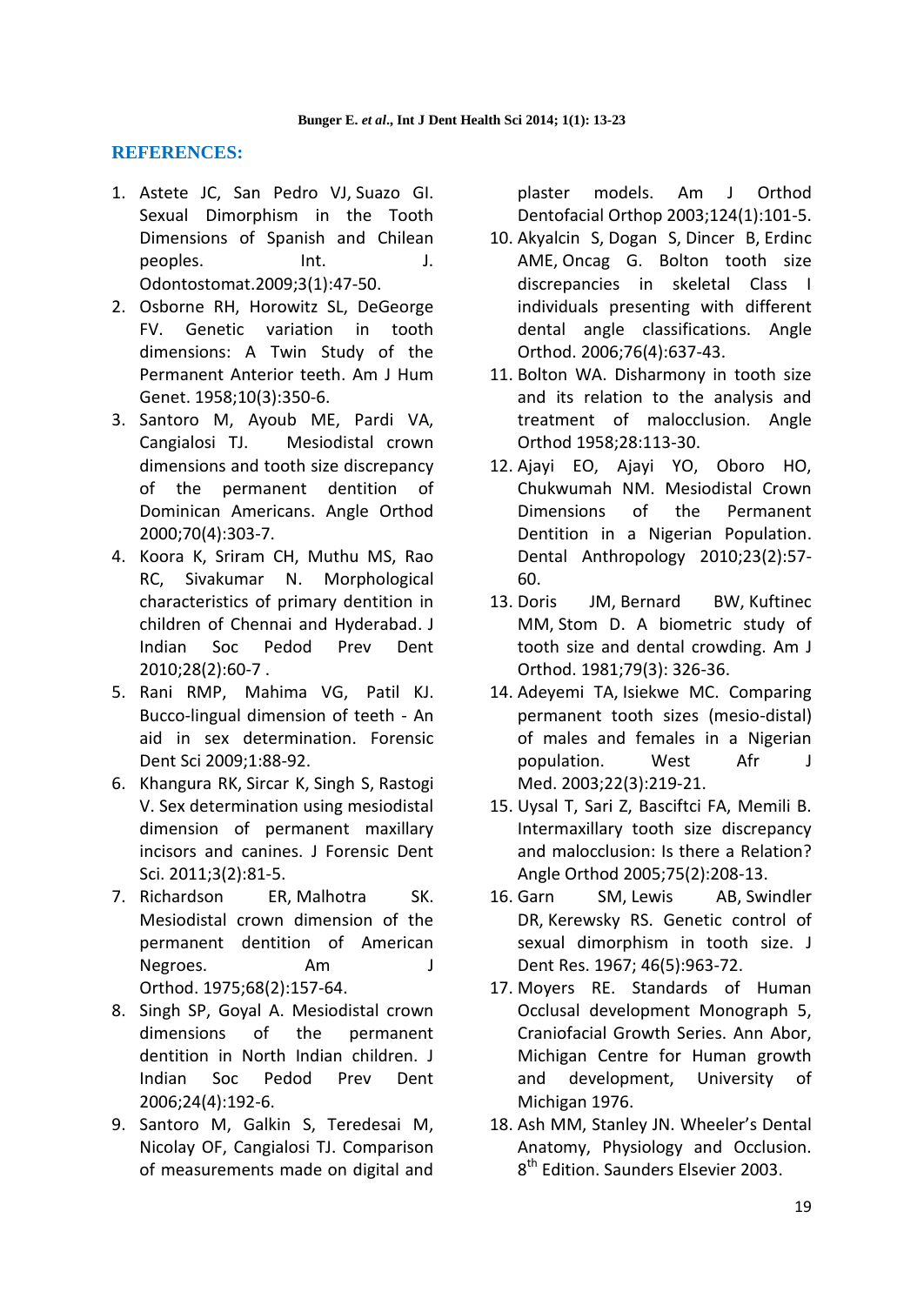- 19. Kalia S. Study of permanent maxillary and mandibular canines and intercanine arch widths among males and females. Dissertation submitted to the Rajiv Gandhi University of Health Sciences, Karnataka, Bangalore. 2006.
- 20. Otuyemi OD, Noar JH. A comparison of crown size dimensions of the permanent teeth in a Nigerian and British population. Eur J Ortho 1996;18:623-8.
- 21. Aggarwal B, Parihar KS, Gorea RK, Kaushal S. Sexual Dimorphism in Bucco-Lingual Diameter of Mandibular Canines in Punjabi Population. Journal Indo Pacific Acad Forensic Odontol. 2010;1(2):16-19.
- 22. Kaushal S, Patnaik VVG, Agnihotri G. Mandibular canines in sex determination. J Anat Soc. India 2003;52(2):119-24.

### **TABLES:**

## **Table 1: Mesiodistal Crown Dimensions of Permanent Maxillary Incisors and Canines**

| for Male and Female groups of Punjab population (12-14years) |
|--------------------------------------------------------------|
|--------------------------------------------------------------|

| <b>TOOTH</b>   | <b>RIGHT</b> |               |               |     |      | <b>LEFT</b>  |               |               |     |      |                                |
|----------------|--------------|---------------|---------------|-----|------|--------------|---------------|---------------|-----|------|--------------------------------|
|                |              | <b>GENDER</b> | <b>MEAN</b> † | S.D | C.V  |              | <b>GENDER</b> | <b>MEAN</b> † | S.D | C.V  | <b>OVERALL</b><br><b>MEAN†</b> |
| <b>CENTRAL</b> | $\mathbf{M}$ | 11            | 8.86          | .50 | 6.03 | $\mathbf{M}$ | 21            | 8.86          | .52 | 6.81 | 8.86                           |
| <b>INCISOR</b> | $\mathbf{F}$ | 11            | 8.48          | .49 | 5.10 | $\mathbf{F}$ | 21            | 8.47          | .50 | 6.33 | 8.48                           |
| <b>LATERAL</b> | M            | 12            | 6.91          | .57 | 8.15 | M            | 22            | 6.87          | .61 | 9.13 | 6.89                           |
| <b>INCISOR</b> | $\mathbf F$  | 12            | 6.79          | .47 | 8.18 | $\bf{F}$     | 22            | 6.79          | .47 | 7.29 | 6.79                           |
|                | $\mathbf{M}$ | 13            | 7.65          | .41 | 6.14 | $\mathbf{M}$ | 23            | 7.63          | .41 | 5.92 | 7.64                           |
| <b>CANINE</b>  | $\mathbf{F}$ | 13            | 7.54          | .43 | 5.54 | $\mathbf{F}$ | 23            | 7.46          | .42 | 5.78 | 7.50                           |

†Mean Mesiodistal crown dimension of each tooth is represented in millimetres (mm)

S.D- Standard Deviation; S.E- Standard Error of Mean; C.V – Coefficient of Variation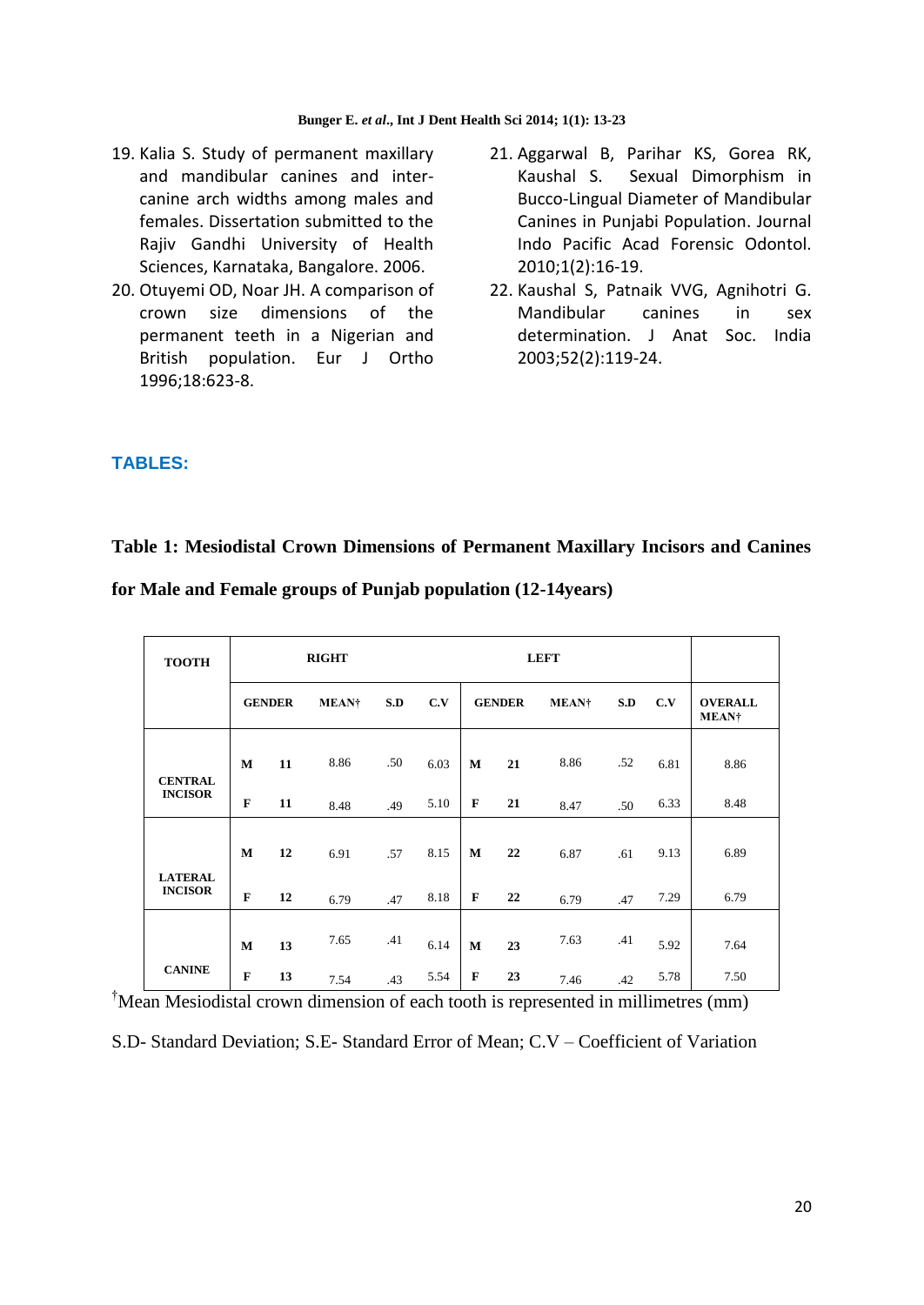|  |  |                                                                       |  | Table 2: Mesiodistal Crown Dimensions of Permanent Mandibular Incisors and |  |
|--|--|-----------------------------------------------------------------------|--|----------------------------------------------------------------------------|--|
|  |  | Canines for Male and Female groups of Punjab population (12-14 years) |  |                                                                            |  |

| <b>TOOTH</b>                     | <b>RIGHT</b>  |    |                   |     |      | <b>LEFT</b>   |    |                   |     |      |                               |
|----------------------------------|---------------|----|-------------------|-----|------|---------------|----|-------------------|-----|------|-------------------------------|
|                                  | <b>GENDER</b> |    | MEAN <sup>†</sup> | S.D | C.V  | <b>GENDER</b> |    | MEAN <sup>+</sup> | S.D | C.V  | <b>OVERALL</b><br><b>MEAN</b> |
| <b>CENTRAL</b><br><b>INCISOR</b> | M             | 41 | 5.80              | .40 | 7.01 | $\mathbf M$   | 31 | 5.80              | .40 | 7.12 | 5.80                          |
|                                  | $\mathbf F$   | 41 | 5.40              | .35 | 6.70 | $\mathbf{F}$  | 31 | 5.37              | .30 | 5.53 | 5.39                          |
| <b>LATERAL</b><br><b>INCISOR</b> | $\bf M$       | 42 | 6.19              | .36 | 6.67 | $\mathbf M$   | 32 | 6.19              | .36 | 7.13 | 6.19                          |
|                                  | $\mathbf F$   | 42 | 5.82              | .33 | 5.77 | $\mathbf F$   | 32 | 5.80              | .32 | 5.33 | 5.81                          |
| <b>CANINE</b>                    | $\bf M$       | 43 | 6.90              | .42 | 5.99 | $\mathbf M$   | 33 | 6.93              | .42 | 6.30 | 6.92                          |
|                                  | $\mathbf F$   | 43 | 6.73              | .35 | 4.99 | $\mathbf F$   | 33 | 6.72              | .35 | 5.42 | 6.73                          |
|                                  | $\mathbf F$   | 46 | 10.95             | .57 | 5.15 | $\mathbf{F}$  | 36 | 10.91             | .53 | 4.71 | 10.93                         |

<sup>†</sup>Mean Mesiodistal crown dimension of each tooth is represented in millimetres (mm)

S.D – Standard Deviation; S.E – Standard Error of Mean; C.V – Coefficient of Variation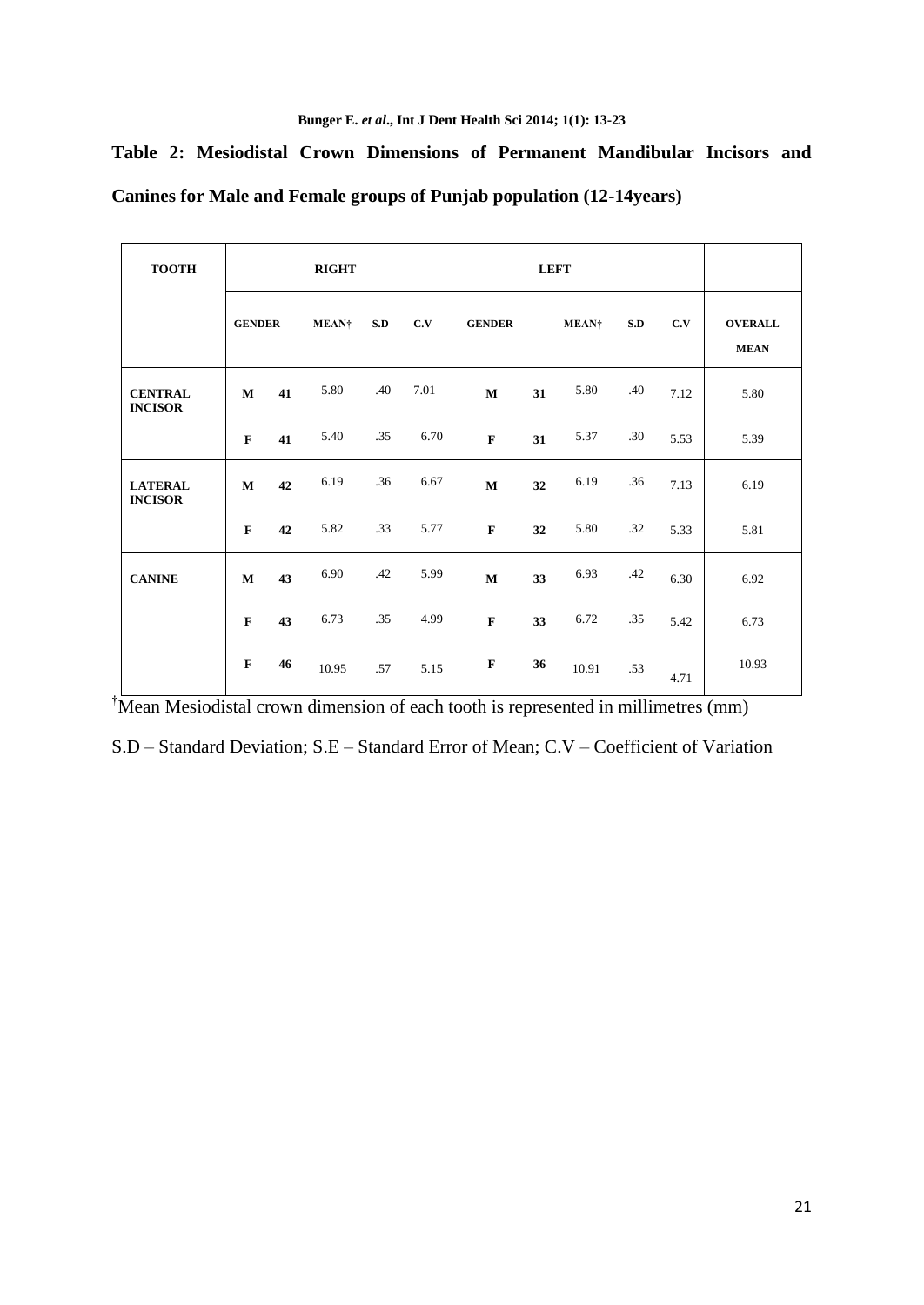|                                                   | Table 3: Comparison of Mesiodistal Crown Dimensions of Permanent Right   |
|---------------------------------------------------|--------------------------------------------------------------------------|
|                                                   | Maxillary Incisors and Canine with Permanent Left Maxillary Incisors and |
| Canine in Males of Punjab population (12-14years) |                                                                          |

| Gender       | <b>Tooth</b><br><b>Pairs</b> | <b>Tooth</b> | N   | Meant | S.D | S.E | p<br>value |
|--------------|------------------------------|--------------|-----|-------|-----|-----|------------|
|              | Set 1                        | 11           | 150 | 8.86  | .50 | .04 | .095       |
| <b>MALES</b> |                              | 21           | 150 | 8.86  | .52 | .04 |            |
|              | Set 2                        | 12           | 150 | 6.91  | .57 | .05 | .090       |
|              |                              | 22           | 150 | 6.87  | .61 | .05 |            |
|              | Set 3                        | 13           | 150 | 7.65  | .41 | .03 | $.050*$    |
|              | $ -$                         | 23           | 150 | 7.63  | .41 | .03 |            |

 \*p≤0.05 Significant, \*\*p≤0.01, \*\*\*p≤0.001 Highly Significant; p>0.05 Non **Significant** 

†Mean Mesiodistal crown dimension of each tooth is represented in millimetres (mm) S.D – Standard Deviation; S.E – Standard Error of Mean

**Table 4: Comparison of Mesiodistal Crown Dimensions of Permanent Right Maxillary Incisors and Canines with Permanent Left Maxillary Incisors and Canines in Females of Punjab population (12-14years)** 

| Gender         |                              | <b>Tooth</b> | N   | Meant | S.D | S.E | p value        |
|----------------|------------------------------|--------------|-----|-------|-----|-----|----------------|
|                | <b>Set</b><br>1              | 11           | 150 | 8.48  | .49 | .04 | .071           |
| <b>FEMALES</b> |                              | 21           | 150 | 8.47  | .50 | .04 |                |
|                | <b>Set</b><br>$\overline{2}$ | 12           | 150 | 6.79  | .47 | .04 | .671           |
|                |                              | 22           | 150 | 6.79  | .47 | .04 |                |
|                | <b>Set</b><br>3              | 13           | 150 | 7.54  | .43 | .04 | $\leq 0.01***$ |
|                |                              | 23           | 150 | 7.46  | .42 | .03 |                |

 \*p≤0.05 Significant, \*\*p≤0.01, \*\*\*p≤0.001 Highly Significant, p>0.05 Non **Significant** 

†Mean Mesiodistal crown dimension of each tooth is represented in millimetres (mm)

S.D – Standard Deviation; S.E – Standard Error of Mean